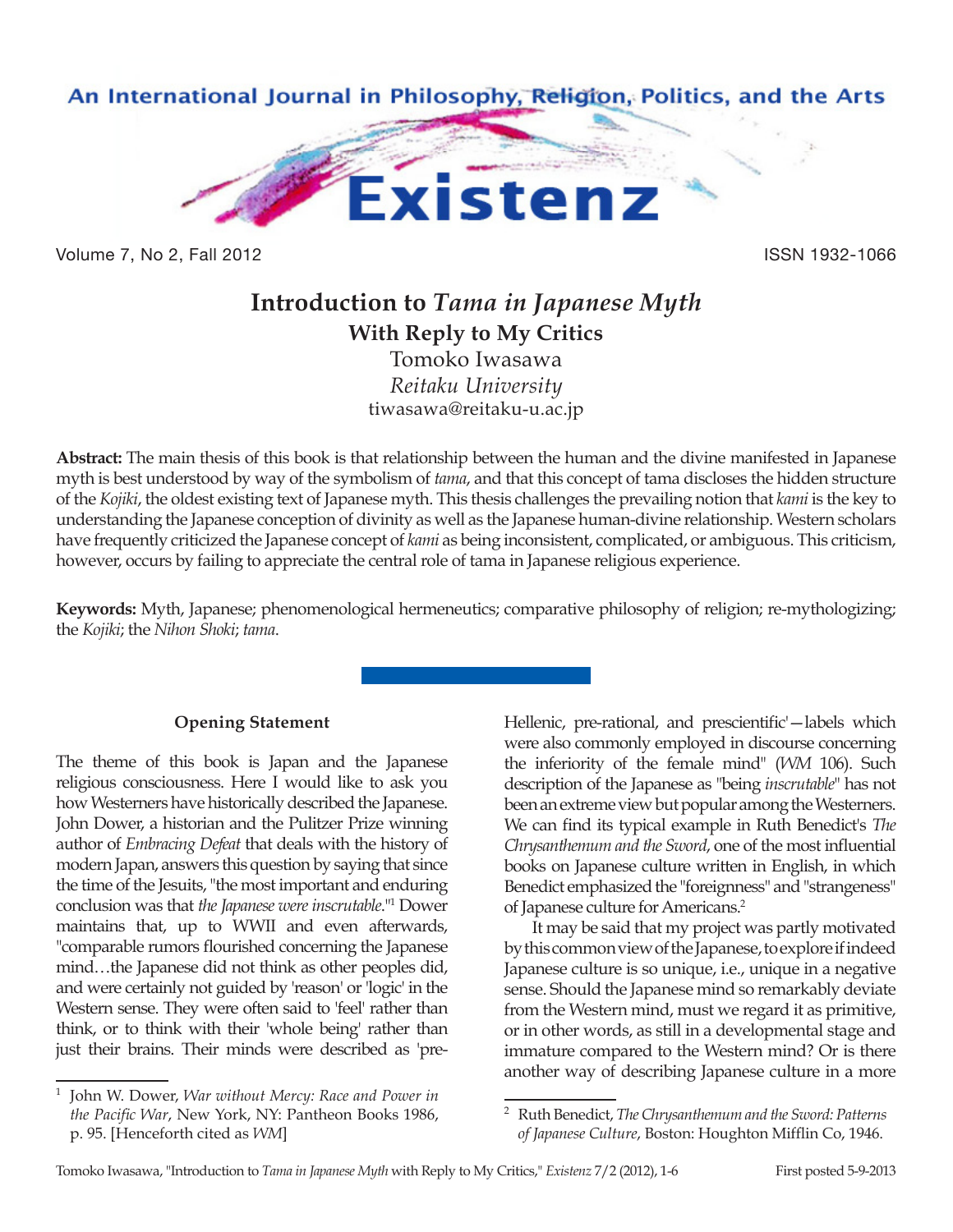universal context, one that encompasses both Western and Japanese experiences on an equal footing?

Actually, this tendency of understanding the Japanese as being unique/indigenous has been entertained not only by Westerners but also by the Japanese, who liked to consider themselves to be different from other peoples; the undesirable side of this belief resulted in ultra-nationalism and ethnocentrism during WWII. My project of elucidating Japanese religious experience by way of a new interpretation of Japanese myth was prompted by this historical problem of Japanese Studies in general. The aim of the book, therefore, is to deliver Japanese Studies from this tendency, both of the Western and of the Japanese, to emphasize only the uniqueness and indigenousness of Japanese culture; instead it tries to re-contextualize Japanese Studies so that we can discuss what is Japanese in a more universal frame of reference.

This book is about Japanese myth, and the universal frame of reference that I employ is phenomenological hermeneutics. The book consists of two parts: Part I examines the history of interpreting Japanese myth, and Part II explores the manner in which various symbols of Japanese divinity—especially, the symbol of *tama*—manifest themselves in the concrete discourse of Japanese myth. Based on my re-contextualizing strategy, I apply Western methodologies to my analyses both in Part I and in Part II. Part I employs Jaspers' theory of mythologizing–demythologizing–remythologizing in analyzing Japanese intellectual history of interpreting myth, while Part II applies Paul Ricoeur's interpretation theory to interpreting Japanese mythical symbols. Today, I would like my critics to examine whether my project of applying these Western theories to the interpretation of Japanese myth is valid or not.

The main thesis of this book is that relationship between the human and the divine manifested in Japanese myth is best understood by way of the symbolism of *tama,* and that this concept of *tama* discloses the hidden structure of the *Kojiki*, the oldest existing text of Japanese myth. This thesis challenges the prevailing notion that *kami* is the key to understanding the Japanese conception of divinity as well as the Japanese human-divine relationship. Western scholars have frequently criticized the Japanese concept of *kami* as being inconsistent, complicated, or ambiguous. This criticism, however, occurs by failing to appreciate the central role of *tama* in Japanese religious experience.

In order to explore the symbolism of *tama* in Japanese religious experience, the book proceeds by

way of a two-dimensional analysis; first, Part I analyzes how the Japanese have understood the concept of *tama* historically. In this analysis, the book focuses on the works of *Kokugaku* scholars in the Edo period, who for the first time in the Japanese intellectual history emphasized the importance of exploring Japanese myth. Here I employ Jaspers' theory of mythologizing–demythologizing– remythologizing in analyzing Japanese intellectual history of interpreting myth as a tool of exploring its meta-history; second, Part II examines the manner in which the concept of *tama* is manifest in the concrete discourse of the *Kojiki.* This interpretation is conducted by way of phenomenological hermeneutics, i.e., by what Paul Ricoeur identifies as the three basic manifestations of the origin and the end of evil: defilement, sin, and guilt—notions characterizing the divine-human relationship in the Judeo-Christian tradition. Ricoeur concludes that the myths of evil "embrace mankind as a whole in one ideal history."<sup>3</sup> Part II asks whether Ricoeur's analysis applies to Japanese myth as well.

My analysis of Japanese myth, however, proposes an antithesis to this view that absolutizes one understanding our being in the world as *ideal*. Contrary to Ricoeur's theory that holds "the final victory of order over chaos" (*SE* 175) as central to the development of the mythical consciousness, Japanese myth emphasizes a recurring cycle of chaos and order, in which chaos is never annulled but encompassed in an absolutely necessary process for the re-invigoration and reorganization of being.

I have analyzed this dynamic cycle in "the dialectics of *tama*." *Tama* is often compared to spirit and soul in Western philosophy and religion, and especially to the German concept of *Geist*. *Tama* is a dynamic concept encompassing the spiritual and the material, the metaphysical and the physical; it develops in ways that do not presuppose a dichotomy between ideational and sensible worlds—the dichotomy that informs Western theism and the Platonic tradition of metaphysics. In contrast to the Platonic dialectic, which pursues its culmination in immaterial Ideas, the dialectic of *tama* does not culminate in anything, nor does it pursue sublimation. Instead, it continues to dwell in the earthly, driven forever by the contradiction of being in this world—the contradiction of life and death, good and evil, the pure and the impure, the uranic and the chthonic. The Japanese mythical consciousness finds

<sup>3</sup> Paul Ricoeur, *The Symbolism of Evil*, Boston, MA: Beacon Press 1967, p. 162. [Henceforth cited as *SE*]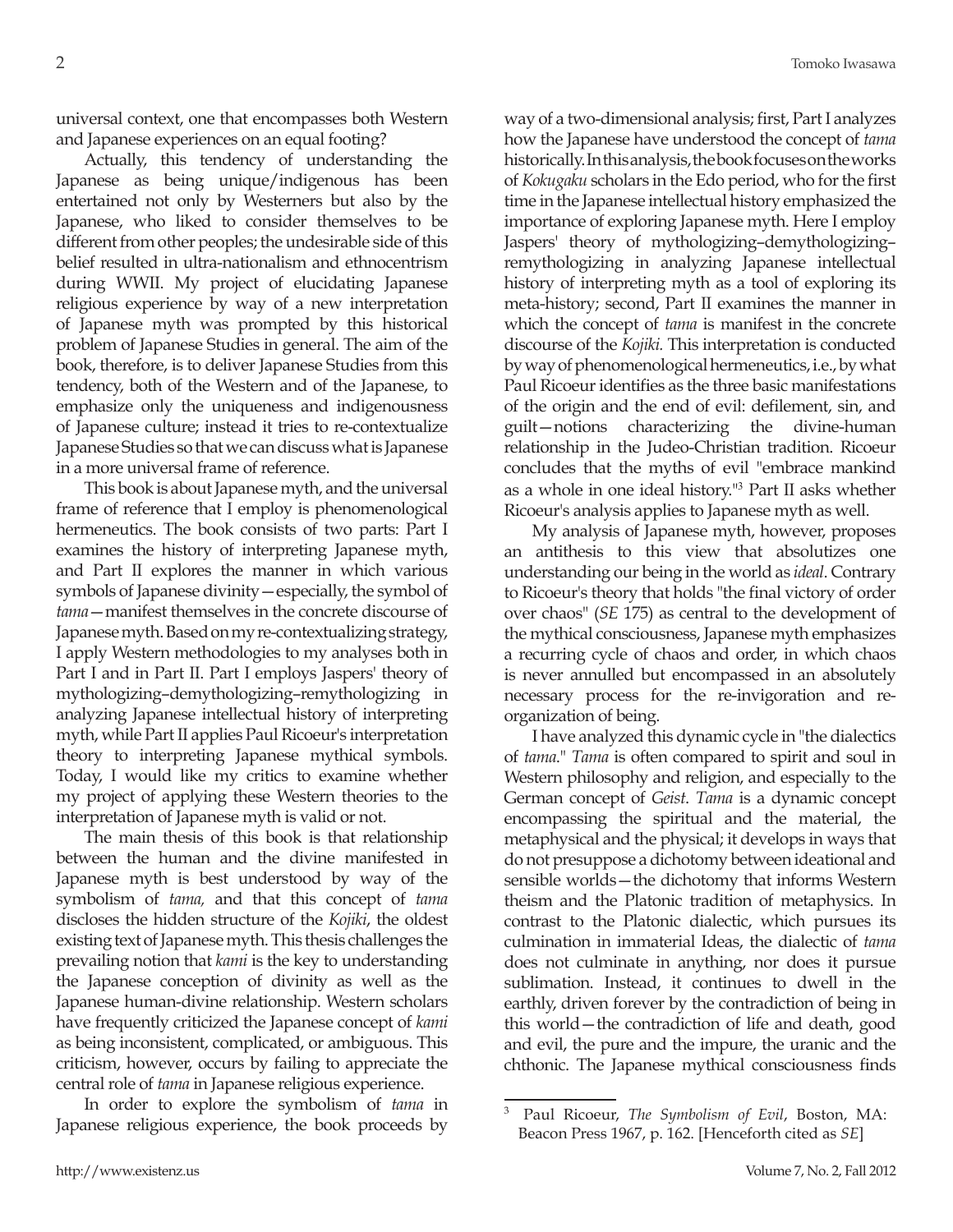no deep-seated dissatisfaction with this world, no philosophical quest for theodicy. For this consciousness, the world is simply the way it is, organic, cyclical, and well-balanced even with contradictions. The earthly is never evil, but accepted and affirmed.

The dialectic of *tama* represents the principle of life always in flux like the Heraclitean *physis*, motivated by the driving force of contradictions that life necessarily contains within itself. As Hegel asserted, what constitutes Heraclitus' *physis* is the principle of the world and that of the soul, both of which participate in the dynamic process of Becoming. *Physis* at once reveals and conceals itself. At any certain moment, we may think that the absolute principle of *physis* has been revealed. The next moment, however, what appeared to be absolute conceals itself, and we are again lost in darkness. There is nothing absolute in *physis*, nor in our existence, insofar as we belong to *physis*. In this worldview, Heraclitus' thought and the philosophy of *tama* resonate perfectly with each other. What permeates the Japanese notion of *tama* as well as the Heraclitean *physis* is the concept of vital life-process—dialectic being its genuine expression. Unlike Platonic/Hegelian dialectic, however, this dialectic embodies both light and darkness, good and evil, pursuing the dynamism of process itself, not the stabilization of this process into unity.

As Ricoeur observed, the monotheistic Western consciousness created its own dialectic by suppressing and exterminating the chthonic so that this dialectic could culminate in a unitary One. By contrast, the Japanese mythical consciousness has incorporated the chthonic into its dialectical system as a positive occasion that can re-invigorate and re-organize reality. The Japanese mythical figure Susanowo represents this principle of the chthonic. Susanowo's lawless violence shatters the assumptions of ordinary everyday experience. By doing so, he transforms the world into the primal, pre-formal, chaotic state. This counterworld, however, serves to illuminate the realities of the ordinary world from a totally different perspective. The reality of everyday life is relativized, and we learn that life originally consists, not of the ordered cosmos, but of inconsistencies and incongruities; in other words, we realize that all beings are ultimately non-foundational.

This realization, however, need not necessarily lead to chaos or nihilism. Rather, it provides a clue to better understanding our being—its complexity and multiplicity—as well as an opportunity to reexamine previously accepted values. The philosophy of *tama* begins from a realization of the ultimate nonfoundation/ non-ground of our being in the world.

As yet another aspect, the Japanese myths and rituals repeatedly dramatize the moment of death, or to use Mircea Eliade's phraseology, "the return to the womb." Amaterasu most typically expresses this moment, central to the Japanese pantheon, personifying the Dying and Reviving Goddess, and thus symbolizing the moment in which *tama* dies and revives. By making us repeatedly encounter the phenomena of death and rebirth, the Japanese myth emphasizes that death is not an end, but a passing to a new existence. The chthonic is not an enemy outside us, but an absolutely necessary source for the reinvigoration of our being. Here the chthonic is not merely decried as defiled, irrational, or evil. Rather, it is revered as a power revealing the complexity and contradiction of human existence irreducible either to the ideational or to the sensible, to the pure or to the impure, to the good or to the evil. The chthonic in the Japanese myth manifests itself, on the one hand, as monstrous and dreadful, but on the other hand, as the primal giver of affluent creativity and empathy. It is through the powerful manifestation of this complexity and contradiction of humanity that the Japanese concept of the chthonic poses a crucial question: "Why do we live?"—in other words, "What is the meaning of being in this world?" Japanese mythical consciousness responds with the dialectic of *tama.*

Thus, I would like to invite the participants of today's book session to contemplate if such a message of *tama* is unique to the ancient Japanese religious experience, or does it have any universal significance and validity?

## **Responding to the Critics**

First, let me respond to Professors Rambelli's and Palencia-Roth's question: Why have I referred only to the *Kojiki*, and not to the *Nihon Shoki*?

#### **The** *Kojiki* **vs. the** *Nihon Shoki*

Two texts are officially recognized as recording the ancient myths of Japan: the *Kojiki* (古事記 : *Record of Ancient Events*, completed in 712 CE), and the *Nihon Shoki* (日本書紀 : *Chronicle of Japan*, 720 CE). Completed in the eighth century under the auspices of the imperial court, both the *Kojiki* and the *Nihon Shoki* tell stories of cosmogony as well as of the origin and development of Japan as a nation, through a collection of myths, historical and pseudo-historical narratives and legends,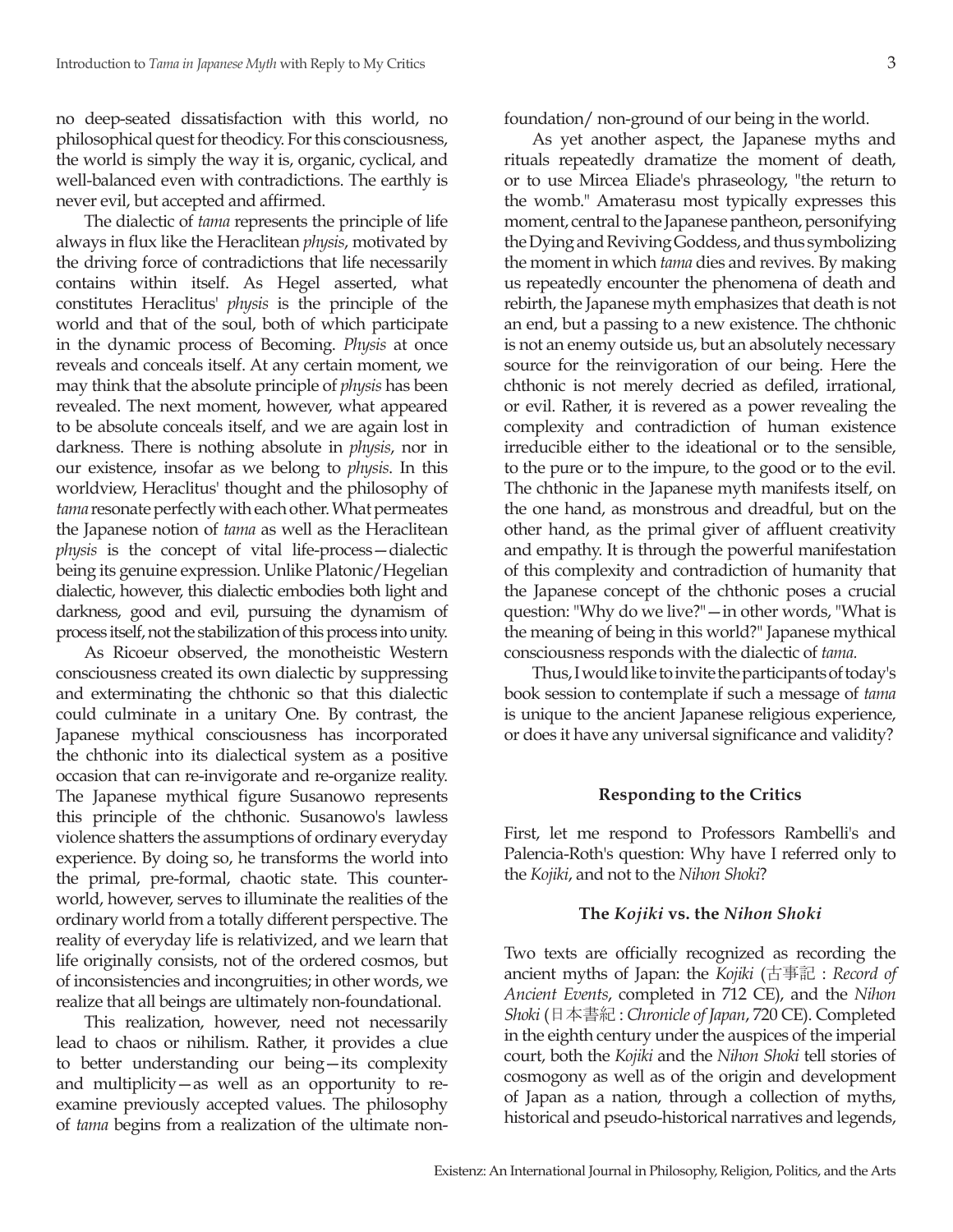songs, anecdotes, and genealogies. The stories compiled in the *Kojiki* and the *Nihon Shoki* overlap in many instances, although they have many differences, too.

The two texts are similar in the following points. First, both the *Kojiki* and the *Nihon Shoki* tell stories of cosmogony as well as of the origin and development of Japan as a nation, through a collection of myths, historical and pseudo-historical narratives and legends, songs, anecdotes, and genealogies. Second, both texts originated from two pre-existing ancient books (the *Teiki*, meaning Imperial Chronicles, and the *Kuji*, meaning Ancient Dicta) handed down by the court, which consisted of genealogical and anecdotal narratives respectively. Third, Emperor Temmu, who reigned 673- 686 CE and had a strong interest in the historiography of Yamato, commanded the compilation of both texts.

In spite of these similarities, they have the following important differences. First, their structures are different. The *Kojiki* has a literary style, providing readers with one consistent story: beginning with the genesis of the world, then the birth of numerous deities, and its genealogical continuation to the history of the imperial family. In contrast, the *Nihon Shoki* is a huge collection of various patterns of Japanese myth; the book has its main body, but simultaneously introduces various different versions of each depiction, by saying: "On this point, another book says…, another book says…, another book says…," to show the plurality and variety of traditions handed down from ancient times by various clans.

The contents of these two texts are also different. Most strikingly, they tell the beginning of the world differently. The *Kojiki* describes it as:

At the time of the beginning of heaven and earth, there came into existence in Takama-no-hara a deity named Ame-no-mi-naka-nushi-no-kami; next, Taka-mimusuhi-no-kami; next, Kami-musuhi-no- kami. These three deities all came into existence as single deities, and their forms were not visible.<sup>4</sup>

In contrast, the *Nihon Shoki* describes the beginning of the world as:

At the time of the beginning, heaven and earth were not yet separate. There was not yet the separation of yin and yang, but only their signs could be found. Then, the pure and brighter part moved up to make the heaven, and

the impure and heavier part moved down to become the earth. Thus, the heaven first appeared, and then, the earth. After this, various deities were born in them.<sup>5</sup>

The *musuhi* deities that play an important role in the *Kojiki* do not appear in the main body of the *Shoki*, which, instead, introduces these deities simply as a different version of myth. Also, the *Nihon Shoki* does not mention Takama-no-hara (the Heavenly Realm), nor Yomi-nokuni (the Land of the Dead), both of which are regarded by the *Kojiki* as the main realms where the divine stories develop; what, instead, appears in the *Nihon Shoki* is only Ne-no-kuni (the Land of Roots). Other differences can be found in the *Nihon Shoki,* such as: (1) there is no story of Izanami killed by her own "fire" child; therefore, (2) Izanagi does not go to Yomi-no-kuni to get Izanami back, and eventually, (3) Izanagi and Izanami together give birth to Amaterasu, Tsukuyomi, and Susanowo (while in the *Kojiki*, these three deities are born from Izanagi alone).

#### **Why the** *Kojiki***?**

In addition to these differences, I maintain that the most important difference between the *Kojiki* and the *Nihon Shoki* consists in their writing styles. While the *Nihon Shoki* was written in Chinese (漢文 : *kanbun*) following the conventions of the early eighth century, the *Kojiki* was the first historical attempt to write in Japanese.

When the *Kojiki* and the *Nihon Shoki* appeared in the eighth century, the Japanese had finally developed their writing styles by completely imitating Chinese writing. As the Japanese became more and more experienced in writing Chinese, progressively distancing themselves from the indigenous traditions of their oral language, they became concerned that their Japanese oral tradition could not be accurately expressed in the Chinese language. In other words, a few literate Japanese feared that their oral language conveying their traditional ways of thought and expression might disappear when completely absorbed by the Chinese written form. The *Kojiki* was created from this critical reflection on the relationship between oral tradition, written language, and living speech. By contrast, the *Nihon Shoki* was written in a completely Chinese style, and therefore was strongly influenced by Chinese ways of thinking. It can be said that the *Kojiki* represents the internal struggles of the Japanese language in its development from oral

<sup>4</sup> The *Kojiki*, trans. Donald L. Phillipi, Tokyo: University of Tokyo Press 1968, p. 47.

<sup>5</sup> The *Nihon Shoki*, Vol. 1, Tokyo: Iwanami-Shoten 2011, p. 16. [Trans. by the author]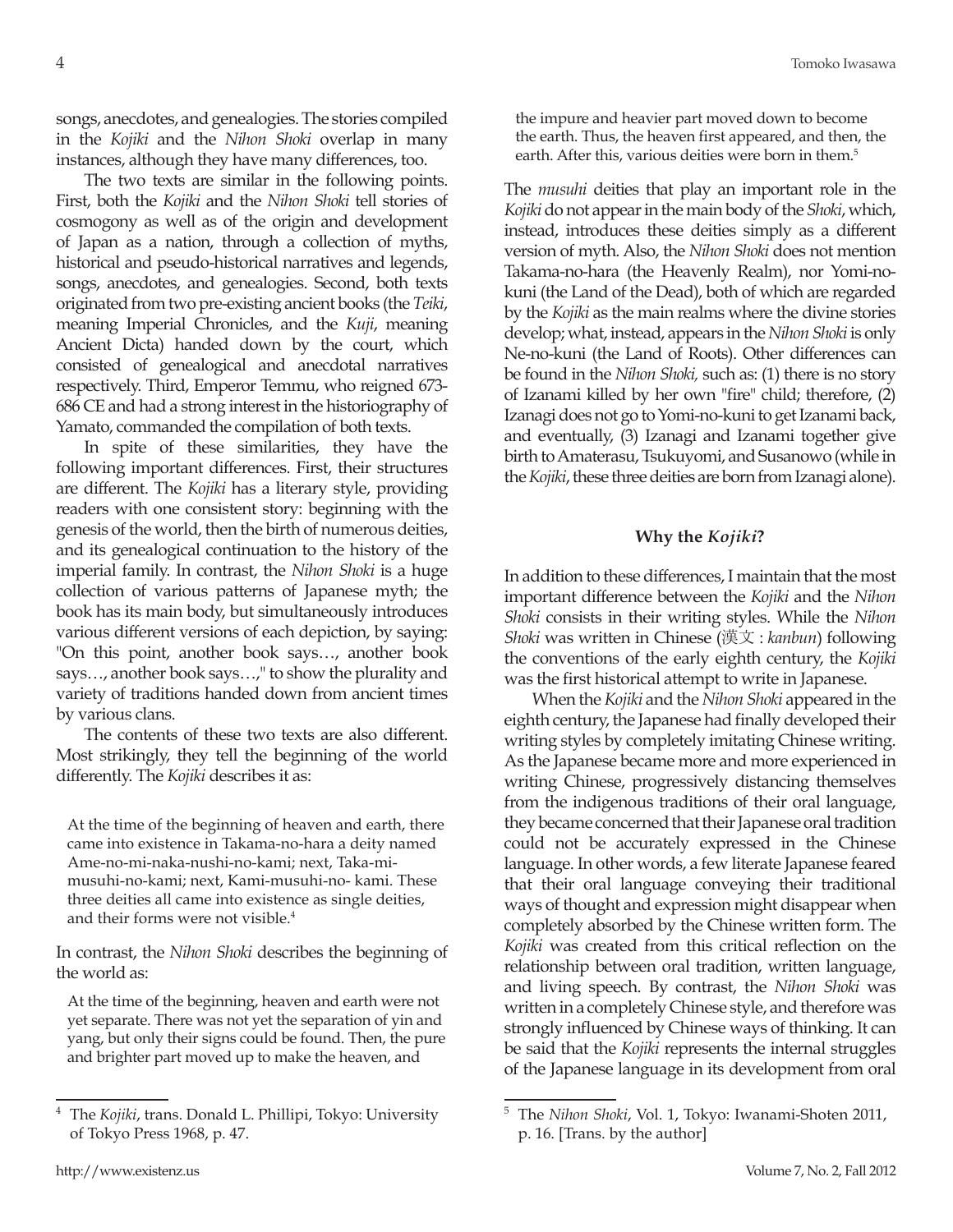to written form through its encounter with the Chinese script. In other words, to uncover the meanings of the *Kojiki* does entail wrestling with the dynamic internal process of the generation of the Japanese language.

The *Kojiki* is very interesting as a subject of phenomenological hermeneutics. That is why I have chosen the text of *Kojiki* in this study, trying to listen to the voices of the *Kojiki*, and let the *Kojiki* speak to us by revealing moments of origination in the Japanese language and therefore in the Japanese modes of thinking.

# **The Danger of Re-mythologizing**

At the same time, however, I recognize the *danger* of my re-mythologizing project. Professor Rambelli pointed out this issue by questioning if my reference to only one concept (*tama*) from one single text (*Kojiki*) may lead to the very reductionism that results from a Nativist approach.

Once politicized or dogmatized as a tool for fixing reality, any attempt of remythologizing instantaneously degenerates into mythologizing. In early twentieth century Japan, this mythologizing movement culminated in the elucidation of the *kokutai* (国体 : national polity) concept, which became the core slogan of Imperial Japan during World War II. *Kokutai* literally means the "body of the nation" of which the Emperor is the head, viz., the Meiji-era politico-religious concept central to the Japanese imperial system up to 1945. The *Kokutai no Hongi* (国体の本義 : Cardinal Principles of the National Body) was an ethics textbook for schools and universities published in 1937 by the Ministry of Education. Its focus was on the notion of *kokutai* and it emphasized the nationalistic ideology that asserted the superiority of the Emperor and the people of Japan to the people of all other nations. In its first section, this textbook recounted as actual history the mythological origins of the Japanese nation and the sacred ancestry of the Emperor, drawing directly from the *Kojiki* and the *Nihon Shoki*. Under such canonization of the *Kojiki* and the *Nihon Shoki*, Japanese myth was given a sacred dogmatic status no longer open to debate.

Mythologization is characterized by a strong tendency towards exaggerated reduction of complexity to a simple univocal meaning. Through the process of mythologizing, the complexity and richness of Japanese myth was reduced to simple historical facts. The true hermeneutical spirit opposes this temptation of mythologizing, and engages in the restless pursuit of ciphers beyond any fixed reality. Indeed, Jaspers

was aware of the difficulty implied in the concept of remythologizing, but believed that the possibility of our *Existenz*—insofar as it cannot live without meaningconstruction—must be found in the never-ending pursuit of elucidation through the language of ciphers.

This remythologizing, however, should never return to mythologizing a particular culture's value-system. We must learn from and eschew the history of the nineteenth century *kokugaku* movement that ultimately degenerated into enhancing nationalism, by providing those deprived of community and traditional values with myths of religious and political belonging. Such mythologizing exalts insiders over others; this results, neither in greater humanity nor wisdom, but rather in greater fragmentation and alienation of that particular culture from its neighbors. The true purpose of remythologizing is to confer a sense of community and values that unite or connect alienated modern people with a larger humanity, rather than simply exalting a particular ethnic folk tradition and values by a bygone mythos.

For this purpose, constant relativization (i.e., demythologization) is necessary for our remythologizang project. In Ricoeur's expression, demythologization means "the separation of myth and history," while re-mythologization is an attempt to reconnect these two.

# **The Dialectic of** *Tama:* **Japanese Cyclical Worldview vs. Western Linear Worldview**

Professor Palencia-Roth beautifully contrasted Japanese cyclical worldview with Western linear worldview. Now I, too, would like to emphasize this point.

Ricoeur analyzed that the theme underlying the Western cosmogony was "the final victory of order over chaos." What supports this Western theme is the historical consciousness that posits the linear progress toward the realization of the universal, transcendental order that is never affected by the changes in the phenomenal world. The Japanese mythological consciousness clearly opposes this progressive worldview. In the Japanese context, "order" does not mean what is attained by destroying and overcoming chaos; rather, it means a momentary balance and equilibrium realized in the dynamic circulation of opposite powers—the living and the dead, the pure and the impure, the rational and the irrational, the uranic and the chthonic. In this cyclical worldview, order is never fixed or eternal, but is constantly determined by